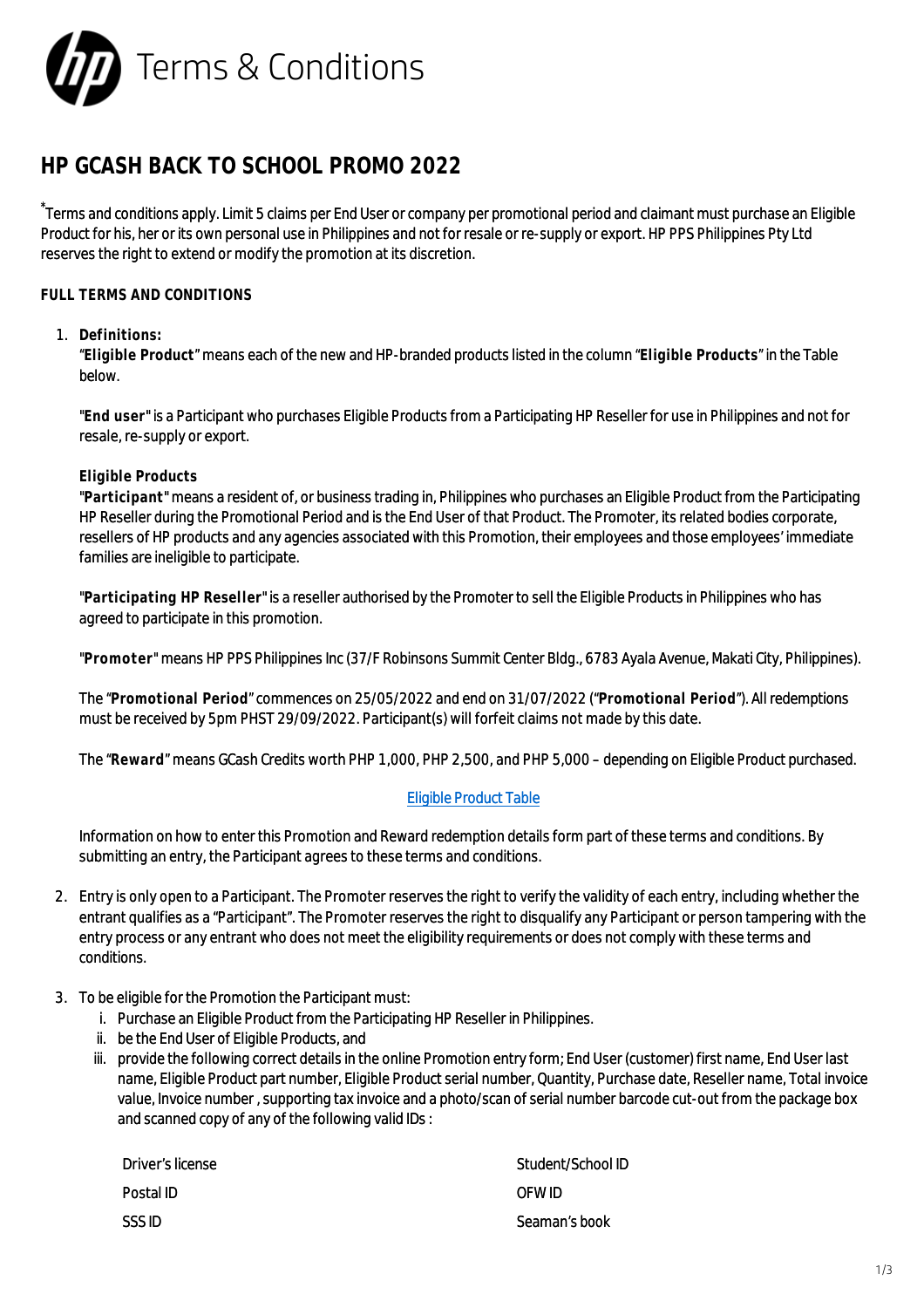

| <b>GSIS ID</b>                                 | AFP ID                                      |
|------------------------------------------------|---------------------------------------------|
| TIN ID                                         | HDMF/Pag-IBIG ID                            |
| PRC ID                                         | POEA ID                                     |
| NBI clearance                                  | <b>NCWDP Certification</b>                  |
| Alien Certificate of Registration (ARC-I) card | PRA Special Resident Retiree Visa (SRRV) ID |
| Consular ID                                    | <b>DSWDID</b>                               |
| Permit to carry firearms                       | OWWA ID                                     |
| Passport                                       | Unified Multi-purpose ID                    |
| Company/Office ID                              |                                             |

- iv. to the Promotion website at [www.hp.com/ph/promotions](http://www.hp.com/ph/promotions) as a PDF, JPG or other supported file type using the document upload facility that will be provided at the website; The serial number must be cut-out from the box of the product. Pictures still attached to the product boxes are invalid and will not be honoured.
- v. The corresponding tax invoice submitted must contain the following:
	- 1. Participating HP Reseller company name
	- 2. Participating HP Reseller company Business Number
	- 3. Sale purchase date
	- 4. Sale purchase price
	- 5. List of Eligible Products sold
	- 6. Invoice number
- vi. There is a limit of five (5) Reward redemption for each Participant.
- vii. All entires must be received by 5PM PHST 29/09/2022.
- viii. The Promoter will accept no responsibility for late, lost or misdirected mail. Further, TO THE EXTENT PERMITTED BY LAWS of PHILIPPINES, the Promoter excludes liability for any problems or technical malfunction of any telephone network or lines, computer online systems, servers, or providers, computer equipment, software, technical problems or traffic congestion on the Internet or any website, or any unauthorized intervention, or any combination thereof, including any non-delivery or corruption of entries to the Promoter, injury or damage to Participants' or any other person's computer related to or resulting from participation in or down-loading any materials in respect of this Promotion. The use of any automated entry software or any other mechanical or electronic means that allows a Participant to automatically enter repeatedly is prohibited and will render all entries submitted by that Participant invalid. If the Promoter has not entered into any correspondence with the Participant prior to the last mail date of the Promotion, it is the responsibility of the Participant to contact the Promoter to ensure their claim has been received and/or has been verified.
- 4. Once the claims are finalized and approved, the customer will receive an email directly from HP Philippines marketing agency hppromos@exigent-ph.com, containing the GCash Voucher. The GCash voucher will contain a unique code.
- 5. To convert GCash voucher to GCash credit follow the below process:
	- i. Email the following details to claims@HPGcashpromo.com
		- 1. Name
		- 2. Date of Birth
		- 3. Mobile Number
		- 4. Voucher code
		- ii. Download the GCash App on your mobile device and register.
		- iii. Name and mobile number must be the same as registered on the HP Promo site www.hp.com/ph/promotions.
		- iv. Once the details are validated, Participant will receive a notification from GCash advising that the reward amount has been credited to your GCash account.
		- v. GCash credit may now be available. GCash credit will automatically be deducted from the overall purchase amount reflected on checkout. Anything beyond the GCash credit will be paid for by the applicant. All shipping and delivery fees applied will be paid for by the Participant.